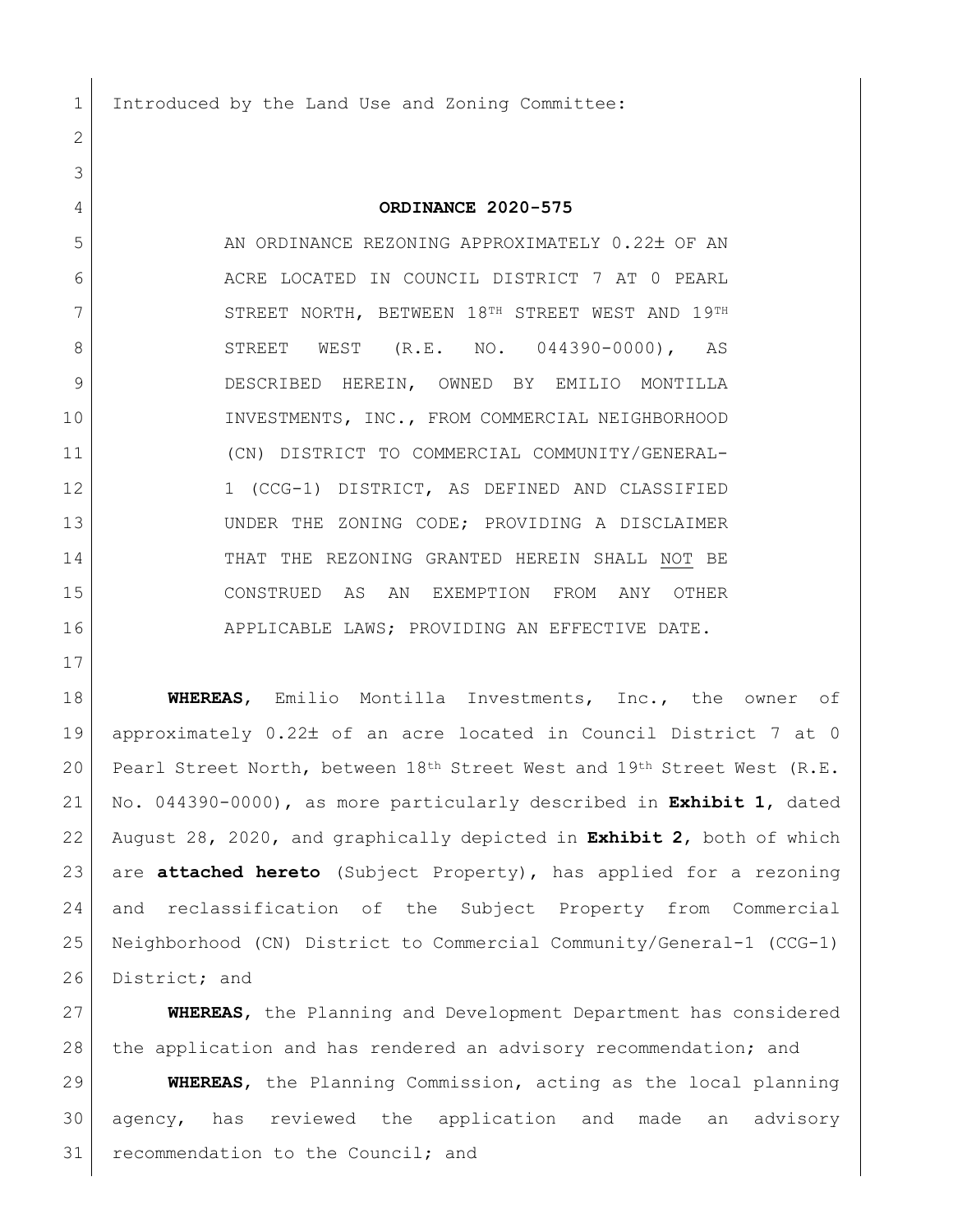**WHEREAS**, the Land Use and Zoning Committee, after due notice and 2 public hearing has made its recommendation to the Council; and

 **WHEREAS**, taking into consideration the above recommendations and all other evidence entered into the record and testimony taken at the public hearings, the Council finds that such rezoning: (1) is consistent with the *2030 Comprehensive Plan*; (2) furthers the goals, objectives and policies of the *2030 Comprehensive Plan*; and (3) is 8 | not in conflict with any portion of the City's land use regulations; 9 now, therefore

 **BE IT ORDAINED** by the Council of the City of Jacksonville: **Section 1. Property Rezoned.** The Subject Property is hereby rezoned and reclassified from Commercial Neighborhood (CN) District to Commercial Community/General-1 (CCG-1) District, as 14 defined and classified under the Zoning Code, City of Jacksonville, Florida.

 **Section 2. Owner and Description.** The Subject Property is owned by Emilio Montilla Investments, Inc., and is described in **Exhibit 1, attached hereto.** The applicant is Roy L. Mosley, 111 East 16th Street, Jacksonville, Florida 32206; (786) 663-6595.

 **Section 3. Disclaimer.** The rezoning granted herein shall **not** be construed as an exemption from any other applicable local, state, or federal laws, regulations, requirements, permits or approvals. All other applicable local, state or federal permits or approvals shall be obtained before commencement of the development 25 or use and issuance of this rezoning is based upon acknowledgement, 26 representation and confirmation made by the applicant(s), owners(s), developer(s) and/or any authorized agent(s) or designee(s) that the subject business, development and/or use will be operated in strict compliance with all laws. Issuance of this rezoning does **not** approve, promote or condone any practice or act that is prohibited or 31 restricted by any federal, state or local laws.

 $-2 -$